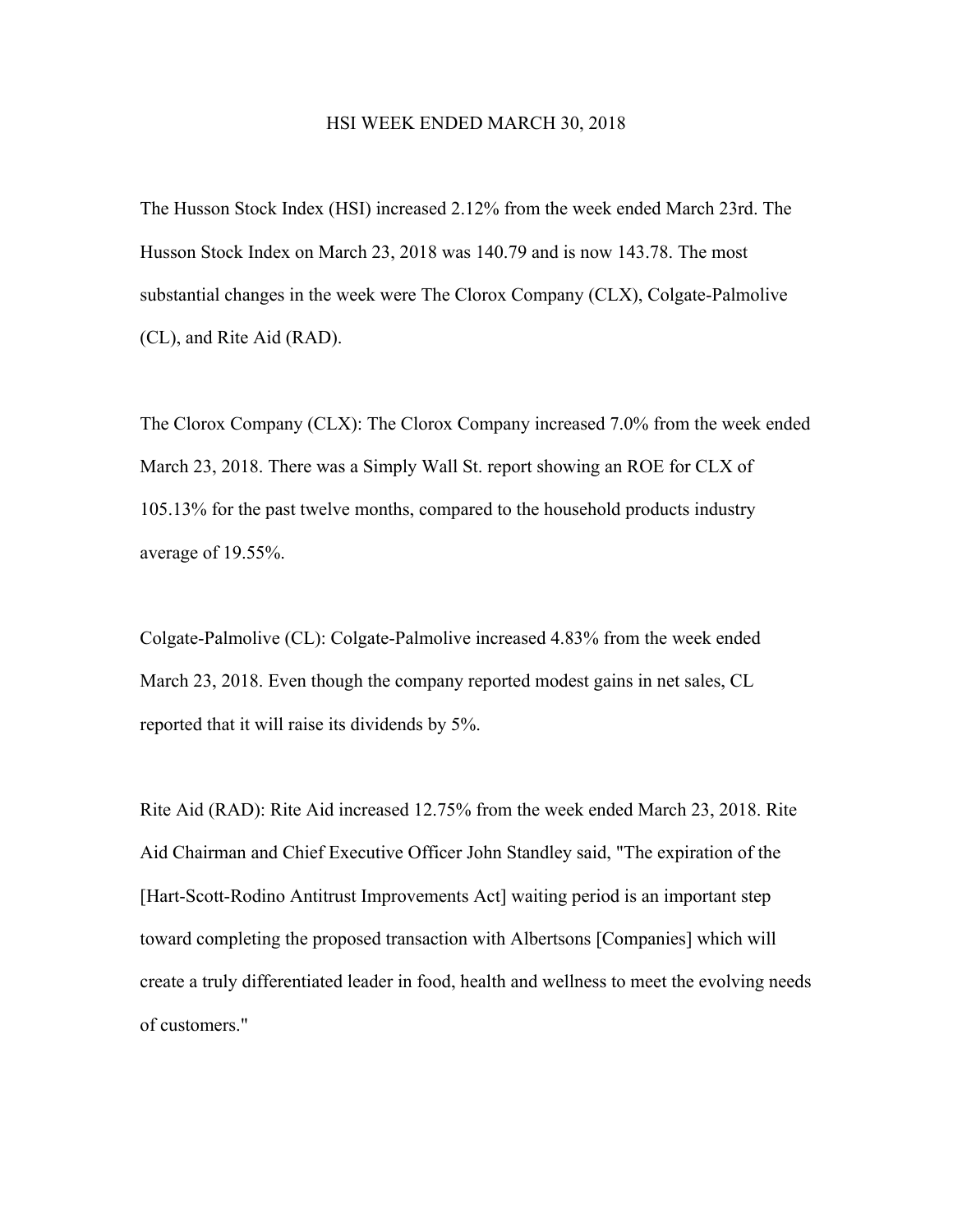The Husson Stock Index was developed by Marie Kenney, while a student at Husson University, in consultation with Associate Professor J. Douglas Wellington. The index is currently being tracked and analyzed by Husson student Simon Lebel. The index tracks and analyzes 27 companies that are considered to have an effect on the Maine economy. These companies are either based in Maine or have an influence on the Maine economy through employment, number of consumers, and overall presence in the State. This price-weighted index offers a numerical break down of Maine's economy. The analysis looks into the events of the week and finds the likely reasons the index was up or down. The index and analysis help provide a better understanding of Maine's economy and offer an explanation of significant changes in the stock prices of the companies that comprise the Husson Stock Index.

Brookes, C. (2018, March 30). Can The Clorox Company's (NYSE:CLX) ROE Continue To Surpass The Industry Average? (2018, March 30). Retrieved April 02, 2018, from https://finance.yahoo.com/news/clorox-company-nyse-clx-roe-131124954.html Volkman, E. (2018, March 12). These 3 Stocks Just Raised Their Dividends. Retrieved April 02, 2018, from https://www.fool.com/investing/2018/03/12/these-3-stocks-justraised-their-dividends.aspx

Japsen, B. (2018, March 29). Rite Aid-Albertsons Deal Clears Key U.S. Antitrust Hurdle. Retrieved April 02, 2018, from

https://www.forbes.com/sites/brucejapsen/2018/03/29/rite-aid-albertsons-deal-clears-keyu-s-regulatory